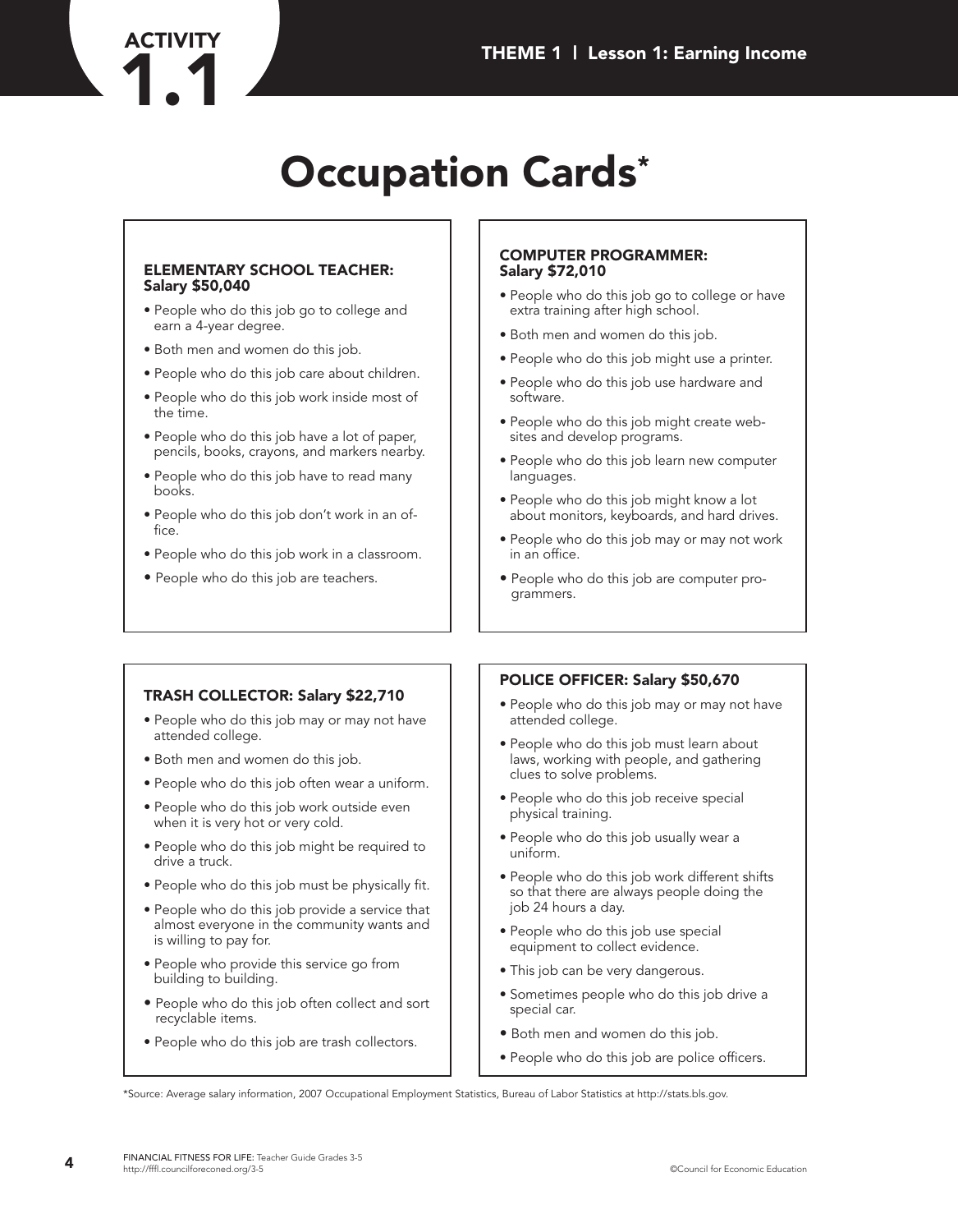### **PEDIATRICIAN (CHILDREN'S DOCTOR): Salary \$145,210**

- People who do this job complete a college degree; then they complete four more years of college; then they do three or four more years of special training.
- People who do this job may wear a uniform or a special coat.
- People who do this job use special equipment—for example, to listen to a heart or examine eyes, noses, and ears.
- Both men and women do this job.
- People who do this job like science.
- People who do this job work in an office, clinic, or hospital.
- People who do this job try to keep children well and try to help children who are sick or injured.
- People who do this job are pediatricians.

## **ENGINEER: Salary \$85,430**

- People who do this job have attended college and earned a degree.
- People who do this job are good at mathematics and science.
- People who do this job design and build many things including roads, machines, airplanes, cars, and bridges.
- Both men and women do this job.
- People who do this job may use special tools and equipment.
- People who do this job usually do not wear a uniform.
- People who do this job must read, take classes, and learn new ways to keep their skills current.
- People who do this job may work inside or outside.
- People who do this job are engineers.

## **FACTORY WORKER: Salary \$32,700**

- Both men and women do this job.
- People who do this job produce items and fill orders.
- People who do this job may or may not have attended college.
- People who do this job work with machinery.
- People who do this job work inside.
- People who do this job may work on an assembly line.
- People who do this job may use computers or robots.
- People who do this job may work in a large building with many other workers.
- People who do this job are factory workers.

## **CARPENTER: Salary \$41,260**

- Both men and women do this job.
- People who do this job may or may not have attended college.
- People who do this job may work inside or outside.
- People who do this job may wear a tool belt.
- People who do this job received special training, attended trade school, or learned by working for someone who knew how to do the job.
- People who do this job use hammers, saws, nails, screwdrivers, and other tools.
- People who do this job build houses, cabinets, furniture, and other items out of wood.
- People who do this job are carpenters.